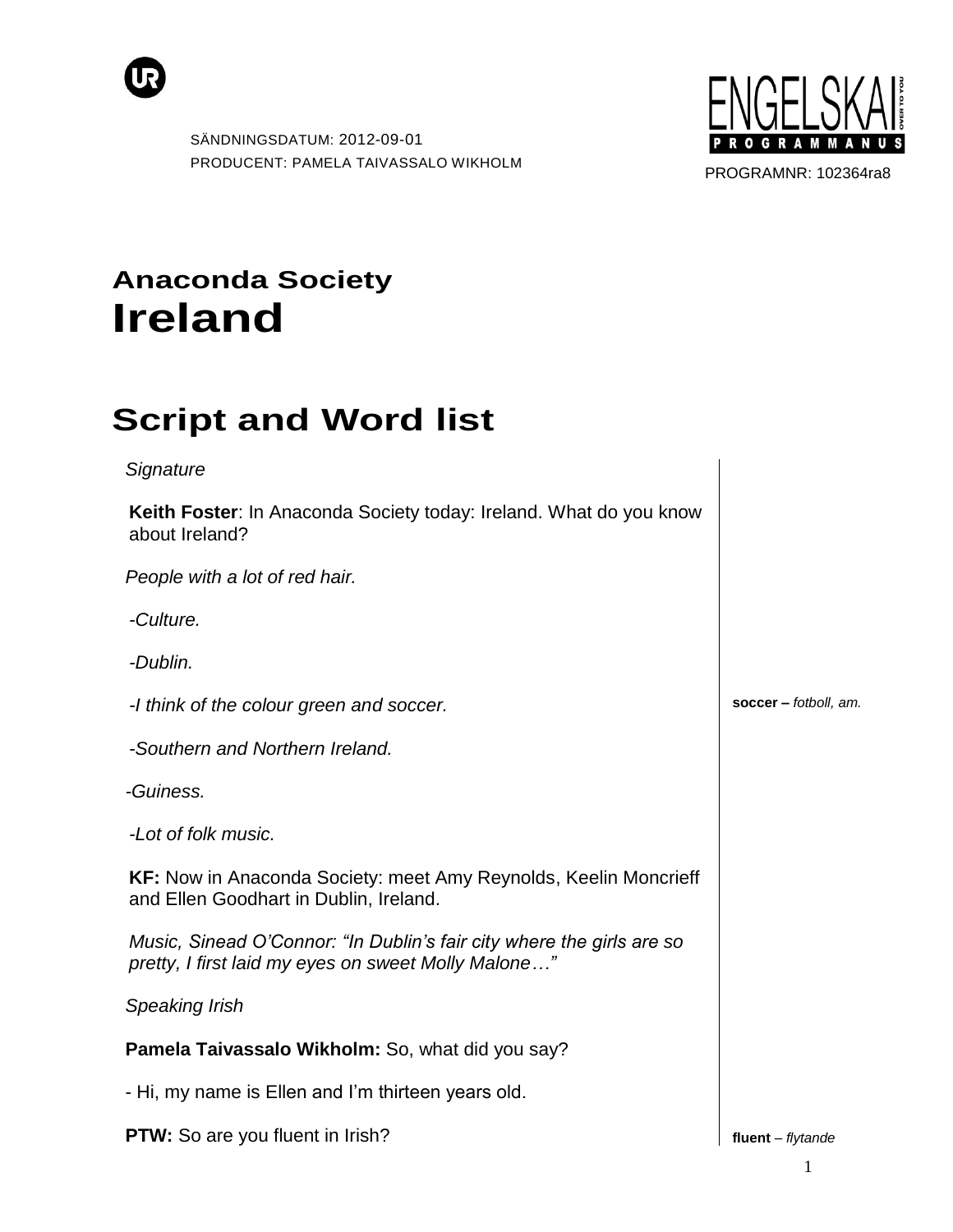

- Ehm, well, I"m getting there. Yeah, it"s a nice language.

- Yeah, I like it as well. Most my aunties are fluent in Irish. And my granny was an Irish teacher, so, like my whole family speaks it still.

**PTW:** Is it a very important thing?

- Ehm, yeah, I think it is, "cause we don"t want to lose our culture, "cause it"s kind of a part of us in Ireland and stuff.

- Yeah, I think it makes us kind of unique.

*U2"s "Pride/In the name of love" playing.*

**PTW:** You also have a great tradition with music.

- Eh, we do, yeah, with Celtic music and Irish dancing and stuff.

**PTW:** And you also have a lot of famous writers coming from Ireland. You have a very great tradition in storytelling. Do you have a theory why that is?

- Ehm, I think it's in Ireland, everyone is really deep in their emotions and stuff.

**PTW:** What's your favorite writer?

- Seamus Heaney. We learn loads of him in school and I think he is a really good writer.

*Music: Thin Lizzy*

**KF:** The poet, peace campaigner and president of Galway United football club, Michael D. Higgins, was installed as the ninth Irish president.

- Michael D. Higgins, I think he"s an inspiration. Yeah, he has so much, like, knowledge in politics and that he"s a poet.

**PTW:** What do you think's gonna be his biggest task now, being a president and…?

- Well, getting out of the recession I think. Which, I think, we"re slowly



PROGRAMNR: 102364ra8

**an auntie** *– en faster/moster* **a granny** *– en farmor/mormor*

**culture** *– kultur*

**unique** *– unik*

**storytelling** *– historie/sagoberättande*

**loads** *– slang för massor*

**a campaign** *– en kampanj* **a president** *– här: en ordförande*

**knowledge** *– kunskap*

**a task** *– ett uppdrag*

**recession** *– lågkonjuktur*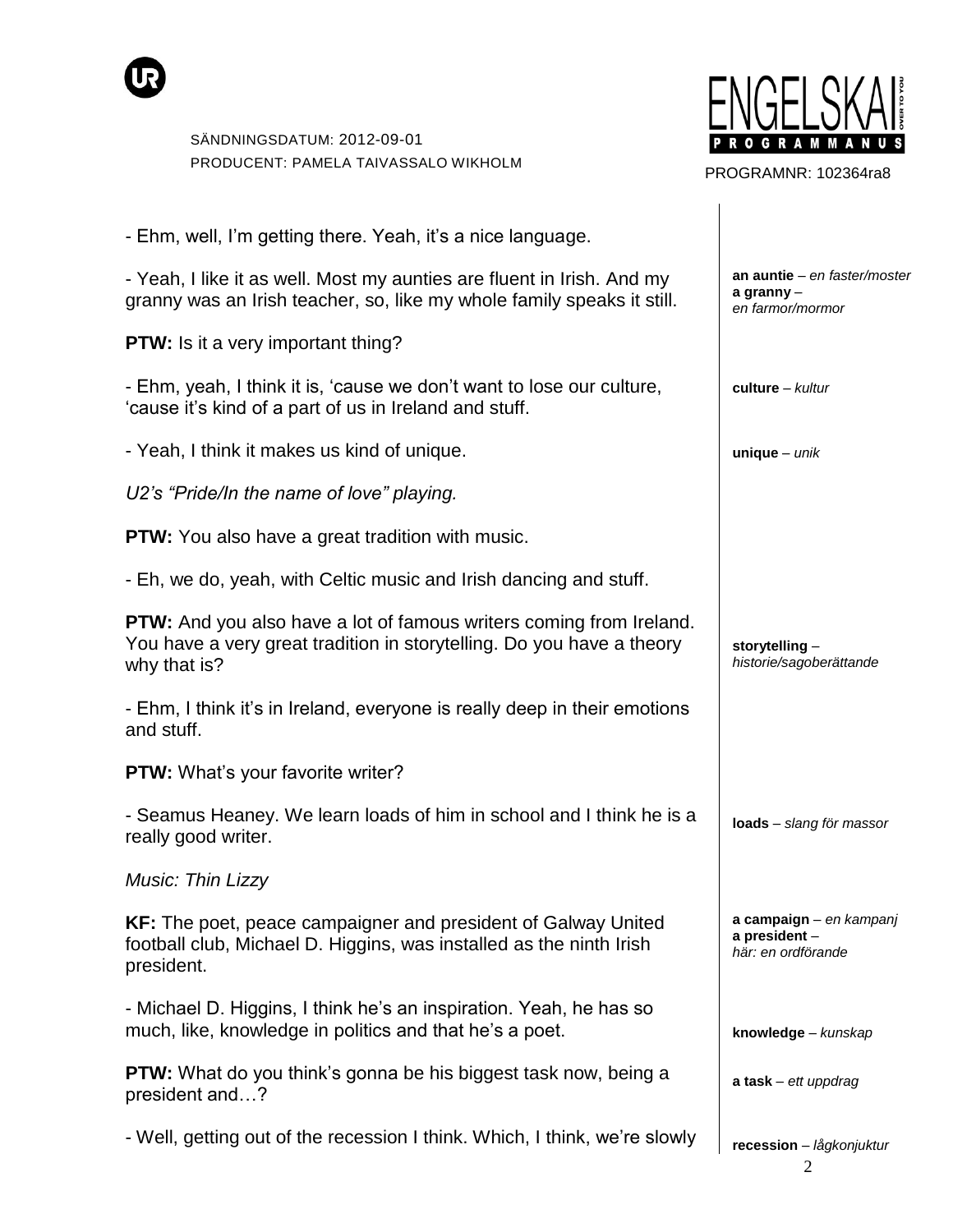



PROGRAMNR: 102364ra8

| coming to.                                                                                                                                                                                          |                                                  |
|-----------------------------------------------------------------------------------------------------------------------------------------------------------------------------------------------------|--------------------------------------------------|
| <b>PTW:</b> The queen of England was here. Did she get a good reception?                                                                                                                            | $a$ reception – en mottagning                    |
| - I think, yeah she did. It was nice having her here to just You know,<br>what happened between Ireland and England. It was good to resolve<br>the feud between our countries.                      | to resolve - här: att lösa<br>a feud $-$ en fejd |
| - Yeah, and Barack Obama was here as well, so that was good. And<br>there was That may kind of take us away from the worries about the<br>recession and stuff. About the visits and stuff, so yeah. |                                                  |
| <b>PTW:</b> The peace process is going on well?                                                                                                                                                     |                                                  |
| - Yeah, it's like brought peace between the two countries and, like, I<br>think it's kind of, like, a way of forgetting everything in the past and<br>just focusing on the future.                  | to focus - att fokusera                          |
| - Yeah, I think it's good now that England and Ireland has kind of<br>come together and this has made us forget all about what happened<br>then.                                                    |                                                  |
| - Saying something in Irish                                                                                                                                                                         |                                                  |
| - Yes we can, it means. Or we can do it.                                                                                                                                                            |                                                  |
| - Yes, we can!                                                                                                                                                                                      |                                                  |
| - Yes, we can, that was it.                                                                                                                                                                         |                                                  |
| <b>PTW:</b> It was in Gaelic?                                                                                                                                                                       |                                                  |
| - In Irish Gaelic. Barack Obama was saying that, when he came here,<br>yeah.                                                                                                                        |                                                  |
| Barack Obama: "Hello, Dublin!" Saying 'yes, we can' in Irish. "Yes,<br>we can! Yes, we can!" Saying 'yes, we can' in Irish again. "My name is<br>Barack Obama"                                      |                                                  |
| U2's "Pride/In the name of love" playing.                                                                                                                                                           |                                                  |
| <b>PTW:</b> Do you go to the same school?                                                                                                                                                           |                                                  |
| - Yeah, we do.                                                                                                                                                                                      |                                                  |
|                                                                                                                                                                                                     | 3                                                |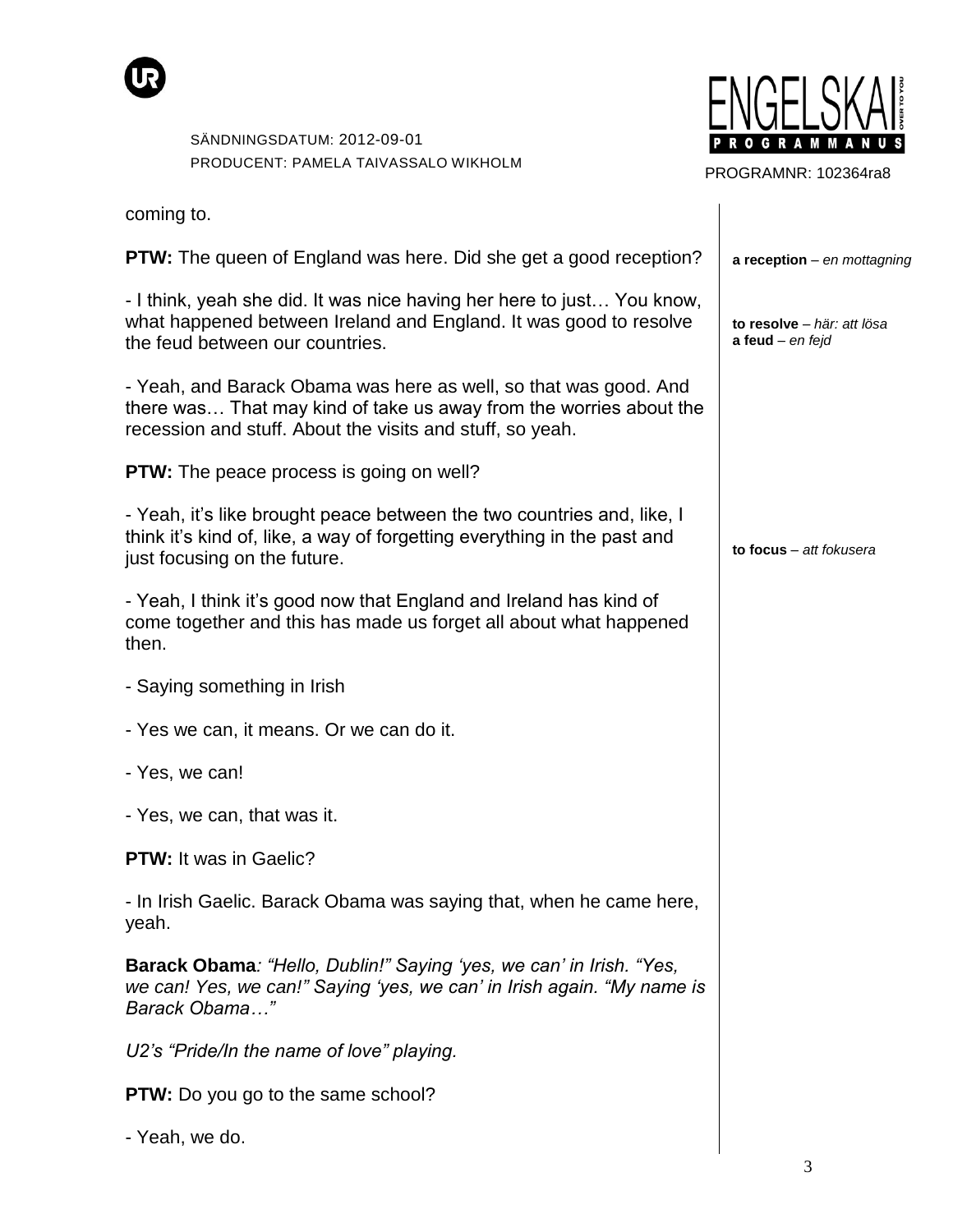

| <b>PTW:</b> Is it an all-girls school, or a mixed?                                                                            | blandat pojkar och flickor                            |
|-------------------------------------------------------------------------------------------------------------------------------|-------------------------------------------------------|
| - It's an all-girls school, yeah. In primary school, I was in a mixed<br>school.                                              | primary school - / Storbr.:<br>låg- och mellanstadiet |
| <b>PTW:</b> You're in primary school up till?                                                                                 |                                                       |
| - Ehm, twelve. And then it's secondary school.                                                                                | secondary school -<br>högstadiet och gymnasiet        |
| <b>PTW:</b> "When do you finish secondary school?                                                                             |                                                       |
| - Ehm, when you're eighteen.                                                                                                  |                                                       |
| - Yeah, I was in a mixed school in primary school.                                                                            |                                                       |
| <b>PTW:</b> What's better?                                                                                                    |                                                       |
| - Probably mixed, 'cause boys are funny. And they're nice to look at<br>too.                                                  |                                                       |
| <b>PTW:</b> So you miss them during school days?                                                                              | $during$ - under                                      |
| - Yeah.                                                                                                                       |                                                       |
| - Yeah, I think that it'll be School would be funnier if it was mixed,<br>but we concentrate more when it's just girls, yeah. | to concentrate -<br>att koncentrera sig               |
| PTW: In Sweden, people don't have school uniforms and so on, do<br>you have?                                                  |                                                       |
| - Yeah, we use school uniforms. Lovely green ones, woohoo!                                                                    |                                                       |
| - Yeah, we have to wear really long skirts and then thick jumpers. And<br>then these ugly shoes.                              |                                                       |
| - It's not very comfortable and it's very ugly, yeah.                                                                         | $comfortable - bekväm$                                |
| <b>PTW:</b> What's the benefits of everyone looking the same, is there a<br>benefit to that?                                  | benefit - fördel                                      |
| - Well, yeah, like a popularity contest. If, like, some people don't have<br>the same clothes                                 | a contest - en tävling                                |
|                                                                                                                               |                                                       |



PROGRAMNR: 102364ra8

**mixed** *– här: samskola,* 

4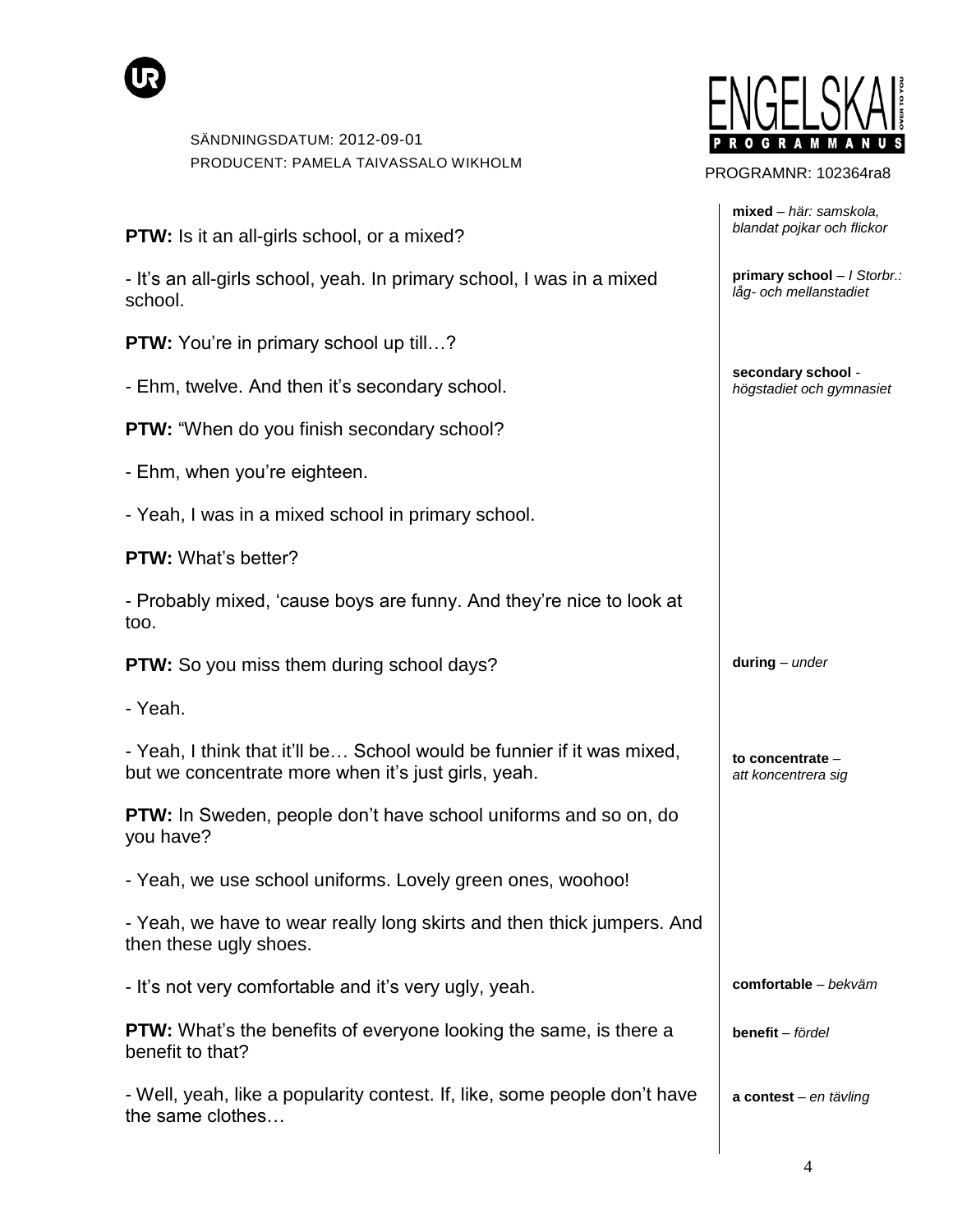



PROGRAMNR: 102364ra8

**equal** *– här: jämställd*

**to hang around** *–*

*att hänga*

**outfit** *– kläder*

**PTW:** They"re more equal?

- Yeah. Yes.

**PTW:** How do you spend your time on a Friday, Saturday night?

- Eh, we go out, just hang around, like in town, at home or cinema. Just really hang around with friends.

- And we just kind of walk around, go to shops and stuff.

- Ehm, we might play music together or play cards or something. Yeah, if it's a rainy day, that's what we like to do."

- Yeah, there"s like discos on every few weeks and stuff and that we go to.

**PTW:** When you go out for example to disco on a Friday night and you don"t have to wear the school outfit, do the private clothes become more important?

- Oh, oh yeah. It"s just, it feels so nice to just get dressed, it"s really good fun.

- Yeah, it's really good fun, you know getting a...

*Music: Jedward "Lipstick"*

**PTW:** So, first of all your names, please.

**Ryan:** Ryan O"Reilly.

**John:** John McDonald.

**Seamus:** Seamus Whelan

**PT:** What do you do on your spare time, when you have a day off from school?

**RO**: I sleep.

**JM:** Play a bit of Playstation, a bit of X-box.

**SW:** Sleep in my house. Watch telly.